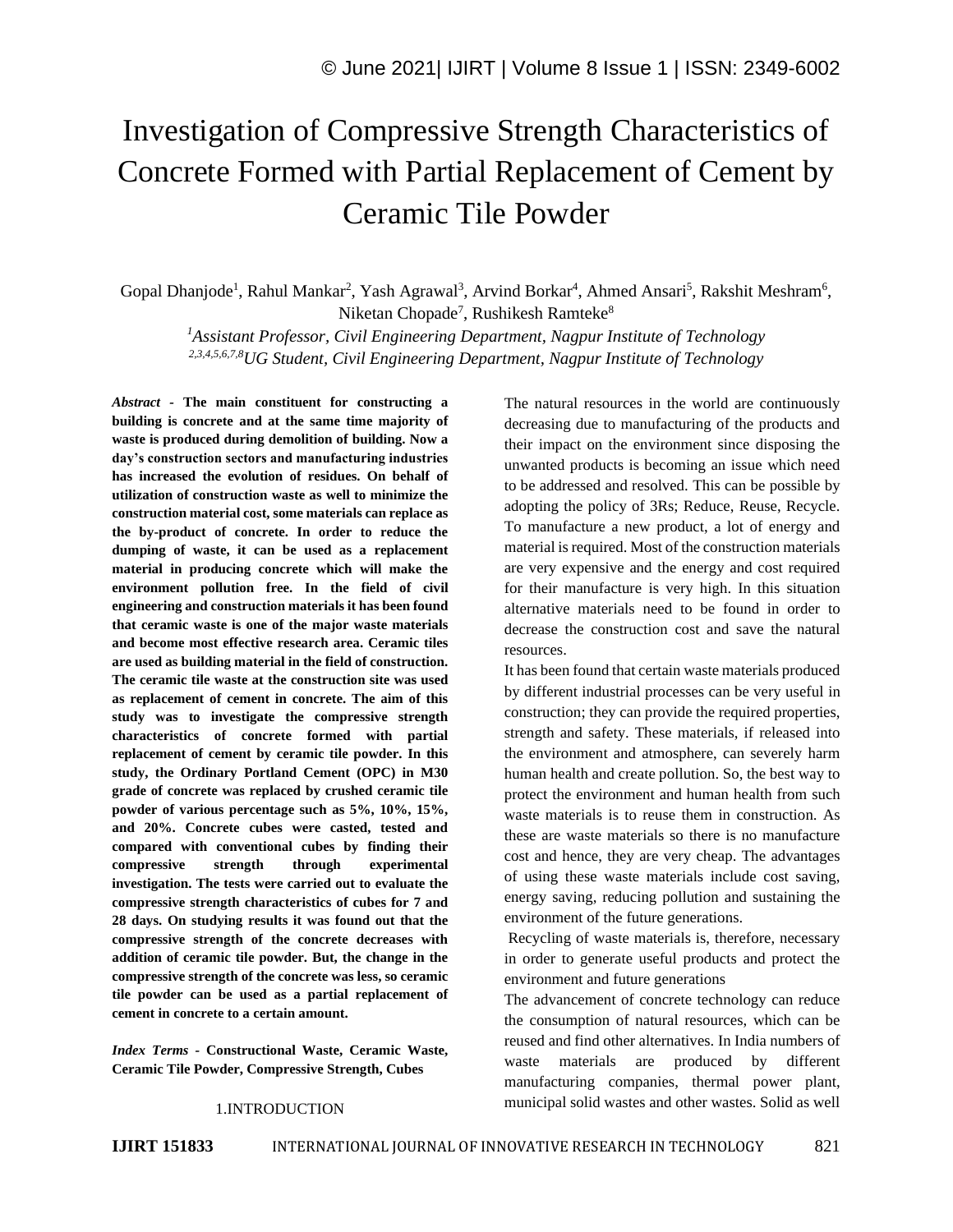as liquid waste management is one of the biggest problems of the whole world. Disposal of waste into the land causes serious impact on environment.

Now a day's large amount of tile powder is generated in tile industries with an impact on environment and humans. By using the replacement materials offers cost reduction, energy savings and few hazards in the environment.

Concrete is nothing but a combination of aggregates both fine and coarse, Cement and water. Comparing to all other ingredients in concrete, cement is considered to be the expensive material. This is because cement is manufactured using energy- intensive process. Cement is one of the major producers of carbon dioxide, which is the main cause of global warming. During the manufacturing process of cement the formation of clinker can be achieved only by heating the cement at very high temperature. This leads to the release of enormous amounts of carbon in the atmosphere. This was one among the major problems identified for climatic changes. Various research works has been carried out for the cost reduction in construction with some of the locally available materials as the partial or full replacement material for cement. Over the last few decades supplementary materials like fly ash, rice husk, silica fume, egg shell, groundnut shell, etc. are used as a replacing material. These supplementary materials have proven to be successful in meeting the needs of the concrete in construction. In India ceramic production is 100 million ton per year.

The tile industry has about 15% to 30% waste material generated from the total production. The tile waste which is dumped in land filling and pit or vacant spaces causes the environmental pollution which is dangerous for human health. This waste is not

recycled in any form at present. However, the tile waste is durable, hard and highly resistant to biological, chemical, physical degradation forces. The tile waste which is dumped in land filling and pit or vacant spaces causes the environmental and dust pollution which is dangerous for human health. As the ceramic waste is piling up every day, there is a pressure on tile industries to find a solution for its disposal.

#### 1.1OBJECTIVE:

The main objective is to investigate the compressive strength characteristics of concrete formed with partial replacement of cement by ceramic tile powder.

To achieve this goal sub-objectives, need to be considered which are as follows:

- 1. to study the compressive strength of the prepared samples of M30 grade of concrete
- 2. to identify the optimum percent of the waste ceramic content from compressive strength of the samples.

#### 2.MATERIALS USED:

Cement: Ordinary Portland Cement of Grade 43 (OPC 43), manufactured was used in all concrete mixes. Physical properties of cement, i.e., fineness, soundness, standard consistency, initial and final setting time, compressive strength, specific gravity, are evaluated by the procedures given in Bureau of Indian Standard specifications.

| Property             | IS Code $(IS: 8112 - 1989)$ |
|----------------------|-----------------------------|
| Specific gravity     | 3.15                        |
| Consistency          | 30                          |
| Initial setting time | 30 minutes (minimum)        |
| Final setting time   | 540 minutes (maximum)       |

## Coarse Aggregate:

20mm nominal size aggregate was used as coarse aggregate concrete. Coarse aggregate was locally procured and conformed to Indian Standard Specifications given in BIS 383:1970.

TABLE: Physical Properties of Coarse Aggregate

| Properties               | Size<br>20mm Nominal |
|--------------------------|----------------------|
|                          | Coarse Aggregate     |
| Specific Gravity         | 2.7                  |
| Water Absorption (%)     | 0.53                 |
| Bulk Density ( $kg/m3$ ) | 1640                 |
| <b>Moisture Content</b>  | Vil                  |

#### Fine Aggregate

Locally procured river sand was used in the experimental program and it was conformed to Indian Standard Specifications given in BIS 383:1970

TABLE: Physical Properties of Fine Aggregate

| Properties                       | Natural Sand |  |
|----------------------------------|--------------|--|
| Specific Gravity                 | 2.31         |  |
| <b>Water Absorption</b>          | 1.21         |  |
| Bulk Density ( $\text{kg/m}^3$ ) | 1430         |  |
| <b>Fineness Modulus</b>          | 2.78         |  |
| Silt Content (%)                 | 0.5          |  |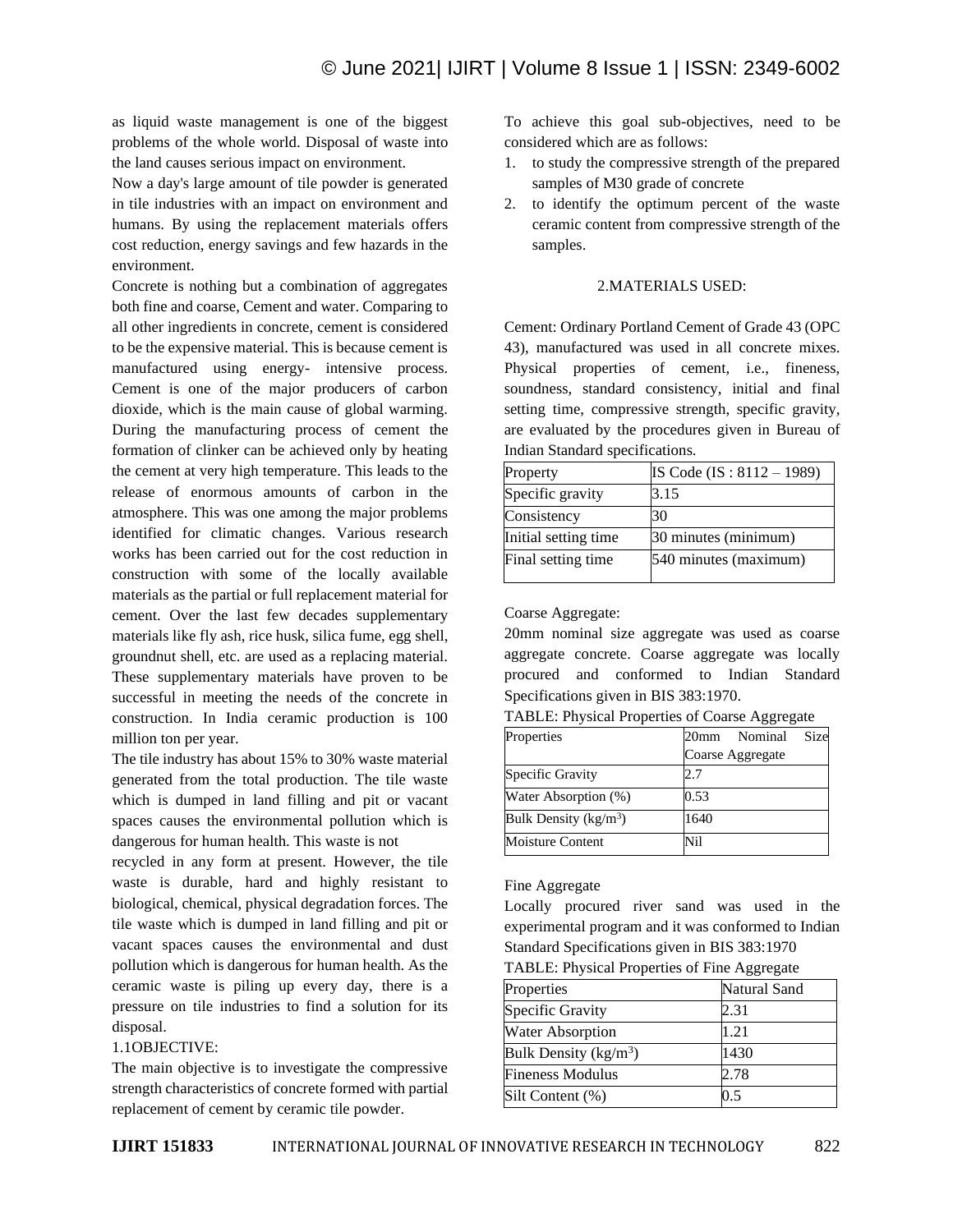| Grading Zone     | Zone II |
|------------------|---------|
| Moisture Content | Nil     |

Ceramic Waste: Waste Ceramic tiles were collected from dumped construction sites. Then, these tiles were break into smaller particles by hammer. The smaller particles were then crushed using a crushing machine at a crushing plant to obtain crushed ceramic tile powder. This powder was then passed through 90 micron sieve to obtain the desired material.

TABLE: Physical Properties of Ceramic Waste

| Physical quality parameters Ceramic waste quality |                  |  |
|---------------------------------------------------|------------------|--|
|                                                   | parameter result |  |
| Specific gravity                                  |                  |  |
| Loose bulk density $(kg/m3)$ 610.6                |                  |  |

## 3.METHODOLOGY

Experimental Program:

- 1. Collection of Materials
- 2. Testing of materials
- 3. Mix design
- 4. Sample Preparation
- 5. Compressive Strength Test
- 6. Results

Mix Proportioning of Concrete Ingredients:

Mix design of concrete was done as per IS 10262:2009. Grade of control concrete was chosen as M30 and target slump was 75 mm. Conditions for exposure were taken as moderate. As per the procedure of IS 10262:2009, first of all, target strength was calculated assuming suitable value of standard deviation. Estimated water content was calculated for the desired workability and free w/c ratio was chosen from experience as per the target strength of concrete to be achieved.

From estimated water content and free w/c ratio, cement content was calculated. Based on the volume of aggregate in concrete, quantity of coarse as well as fine aggregate was calculated as per their specific gravity and proportion.

Based upon the quantities of different ingredients in control concrete, mix proportions of concrete mixes with ceramic waste were calculated.

Concrete mixes with replacement of cement with ceramic tile powder in 5%, 10%, 15%, and 20%, were designated as CW5, CW10, CW15 and CW20.

## TABLE: MIX PROPORTIONING FOR CONCRETE **MIXES**

| Mix                         |        | Cement Ceramic | Water      | w/c  | Fine                           | Coarse                         |
|-----------------------------|--------|----------------|------------|------|--------------------------------|--------------------------------|
| Designation $(kg/m3)$ Waste |        |                | Content    |      | Aggregate Aggregate            |                                |
|                             |        | $(kg/m^3)$     | $(kg/m^3)$ |      | $\frac{\text{kg}}{\text{m}^3}$ | $\frac{\text{kg}}{\text{m}^3}$ |
| <b>CM</b>                   | 425.73 |                | 191.58     | 0.45 | 558.12                         | 1110.75                        |
| CW05                        | 404.44 | 21.29          | 191.58     | 0.45 | 558.12                         | 1110.75                        |
| CW10                        | 383.16 | 42.57          | 191.58     | 0.45 | 558.12                         | 1110.75                        |
| CW15                        | 361.88 | 63.85          | 191.58     | 0.45 | 558.12                         | 1110.75                        |
| CW20                        | 340.58 | 85.15          | 191.58     | 0.45 | 558.12                         | 1110.75                        |

# TABLE: QUANTITY OF MATERIALS REQUIRED FOR CUBE SPECIMENS

| Mix         | Cement | Ceramic        | Water | Fine                 | Coarse |
|-------------|--------|----------------|-------|----------------------|--------|
| Designation | (kg)   | Waste(kg) (kg) |       | Aggregate (Aggregate |        |
|             |        |                |       | kg)                  | (kg    |
| CМ          | 8.500  |                | 3.83  | 11.16                | 22.2   |
| CW05        | 8.075  | 0.425          | 3.83  | 11.16                | 22.2   |
| CW10        | 7.650  | 0.850          | 3.83  | 11.16                | 22.2   |
| CW15        | 7.225  | 1.275          | 3.83  | 11.16                | 22.2   |
| CW20        | 6.800  | 1.70           | 3.83  | 11.16                | 22.2   |

#### COMPRESSIVE STRENGTH TEST:

Compressive strength test is the most common test conducted on concrete, because it is the desirable characteristic properties of concrete are quantitatively related to its compressive strength. Compressive strength was determined by using Compression Testing Machine (CTM) of 2000 kN capacity. The compressive strength of concrete was tested using 150 mm x 150 mm x 150 mm cube specimens. The test was carried out by placing a specimen between the loading surfaces of a CTM and the load was applied until the specimen fails. Six specimens were cast for each proportion and used to measure the compressive strength for each test conditions and average value was considered.

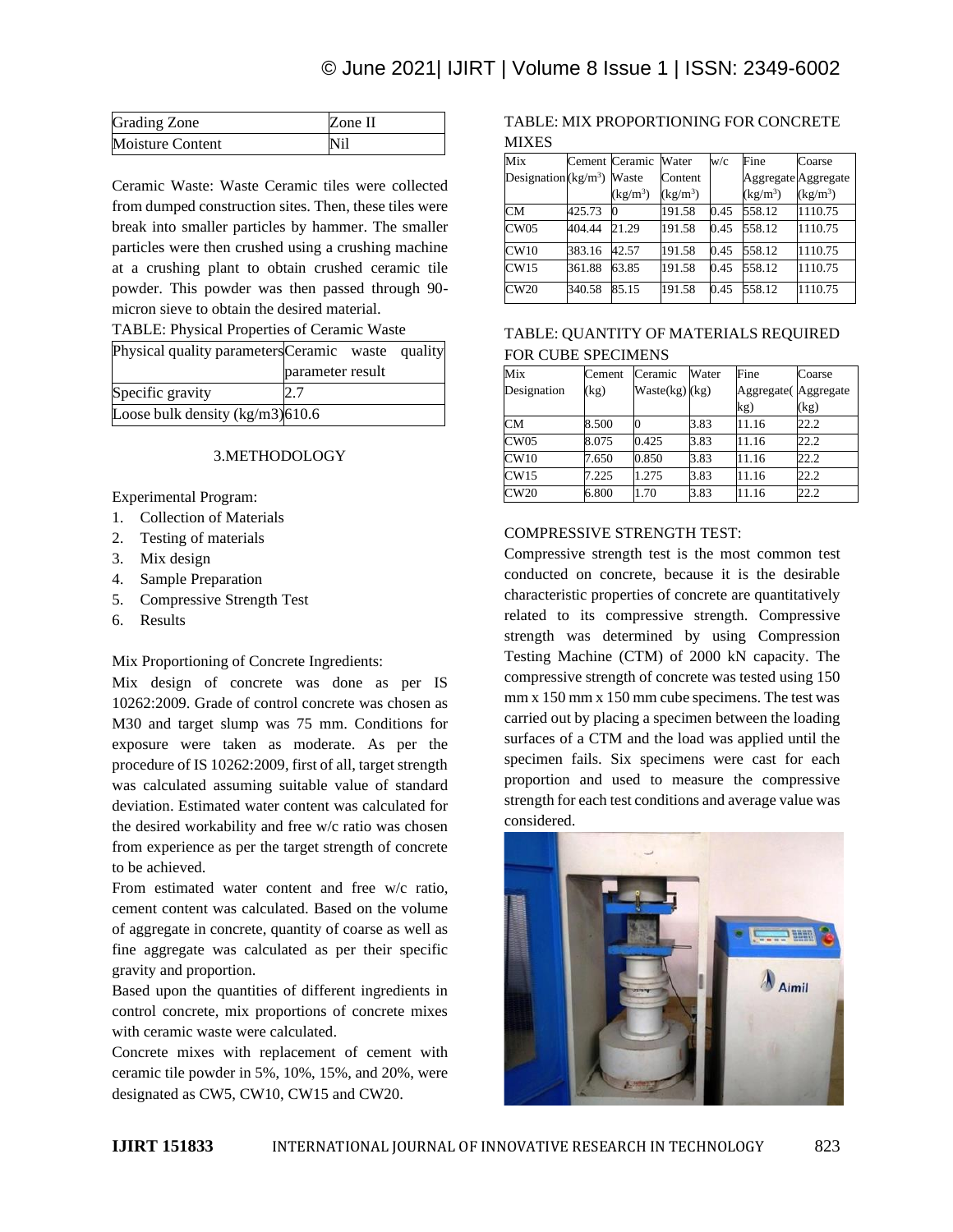The compressive strength was calculated according to the following formula:  $σ$ 

 $=$ P/A

where,

σ = Compressive Strength (N/ m 2)

 $P =$  Maximum load sustained by the cube  $(N)$ 

 $A = Area$  of cross section of cube (mm2)

The average value of compressive strength of specimens for each category at the age of 7 days, 14 days and 28 days are shown below.

## 4.RESULT

TABLE: Compressive strength results at 7 days

| S. No. | Replacement levelCompressive |                                     | Comparison<br>οt |
|--------|------------------------------|-------------------------------------|------------------|
|        | (in percentage)              | strength at 7 days replacement with |                  |
|        |                              | (in N/mm <sup>2</sup> )             | control (in %)   |
|        | Control $(0\%)$              | 28.32                               | 100 %            |
| 2.     | 5% ceramic waste 28.10       |                                     | 99.22 %          |
| 3.     | 10% ceramic waste 27.86      |                                     | 98.36%           |
|        | 15% ceramic waste 27.97      |                                     | 98.76%           |
|        | 20% ceramic waste 27.38      |                                     | 96.68%           |



For 7 Days Compressive Strength

| S.N.           | Replacement             | levelCompressive                     | Comparison<br>οf |
|----------------|-------------------------|--------------------------------------|------------------|
|                | (in percentage)         | strength at 28 days replacement with |                  |
|                |                         | (in N/mm <sup>2</sup> )              | control (in %)   |
|                | Control $(0\%)$         | 35.64                                | 100 %            |
| 2.             | 5% ceramic waste        | 35.30                                | 99.04 %          |
| $\mathbf{3}$ . | 10% ceramic waste       | 34.92                                | 97.98%           |
| 4.             | 15% ceramic waste       | 35.18                                | 98.77 %          |
| 5.             | 20% ceramic waste 34.71 |                                      | 97.39 %          |



For 28 Days Compressive Strength

# 5.CONCLUSION

In concrete according to the test result of compressive strength test, ceramic tile powder replacement has been successful up to the limitation of 15 % replacement with cement.

- 1. According to the result of compressive strength of concrete at 7 days decreases with increase in the percentage of the ceramic replacement. It is more than 98% strength up to the 15% of replacement and at 20% of ceramic waste replacement its less than 98% strength as compare to control.
- 2. Compressive strength of concrete of control mix is observed 28.32 N/mm2 (M30) and at 15%replacement of cement with ceramic tile powder observed is 27.97 N/mm2.
- 3. At 20% of ceramic tile powder its less than 98% strength as compare to control. It is observed 27.38 N/mm2.
- 4. According to the result of compressive strength of concrete at 28 days decreases with increase in the percentage of the ceramic replacement. It is more than 98% strength up to the 15% of replacement and at 20% of ceramic waste replacement it's less than 98% strength as compare to control. So, the concrete performance is not good at 20% replacement.
- 5. Compressive strength of concrete of control mix is observed 35.64 N/mm2 (M25) and at 15%replacement of opc with ceramic insulator waste is observed 35.18 N/mm2.
- 6. At 20% of ceramic waste replacement its less than 98% strength as compare to control. It observed 34.71 N/mm2.